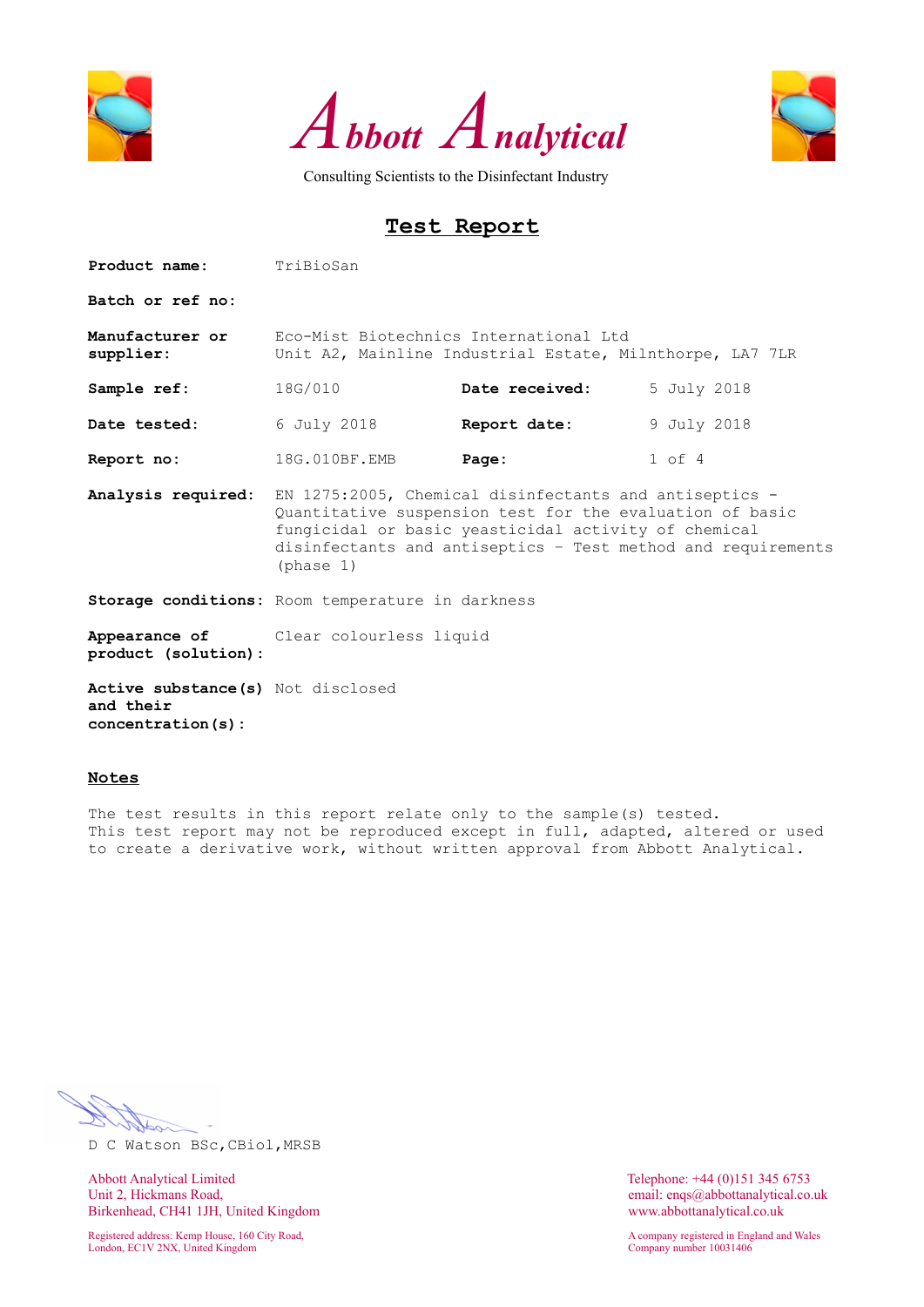





| Report no: 18G.010BF.EMB            | Date: 9 July 2018<br><b>Page:</b> $2$ of $4$                                         |
|-------------------------------------|--------------------------------------------------------------------------------------|
| Experimental conditions             |                                                                                      |
| Concentration(s) of product tested: | Neat <sup>1</sup>                                                                    |
| Product diluent:                    | N/A                                                                                  |
| Test $organism(s)$ :                | Aspergillus brasiliensis (DSM 1988)<br>Candida albicans (DSM 1386)                   |
| Contact $time(s)$ :                 | 15 min $\pm$ 10 s                                                                    |
| Test temperature:                   | 20 °C $\pm$ 1 °C                                                                     |
| Test conditions:                    | N/A                                                                                  |
| Interfering substance:              | None                                                                                 |
| Method:                             | Dilution-neutralisation                                                              |
| Neutralising solution:              | 30 $q/l$ Polysorbate 80 + 3 $q/l$ Lecithin +<br>1 g/l L-histidine + 1 g/l L-cysteine |
| Incubation temperature:             | 30 °C $\pm$ 1 °C                                                                     |

#### **Remarks**

1) Products can only be tested at a concentration of 80 % or less as some dilution is always produced by adding the test organisms and interfering substance.

## **Conclusion**

When tested neat this sample of TriBioSan meets the requirements of EN 1275:2005 for fungicidal activity in 15 minutes at 20 °C, against both of the referenced strains of *Aspergillus brasiliensis* and *Candida albicans*.

D C Watson BSc,CBiol,MRSB

Abbott Analytical Limited Telephone: +44 (0)151 345 6753<br>
Unit 2, Hickmans Road, email: engs@abbottanalytical.co. Birkenhead, CH41 1JH, United Kingdom www.abbottanalytical.co.uk

London, EC1V 2NX, United Kingdom Company number 10031406

email: enqs@abbottanalytical.co.uk

Registered address: Kemp House, 160 City Road, A company registered in England and Wales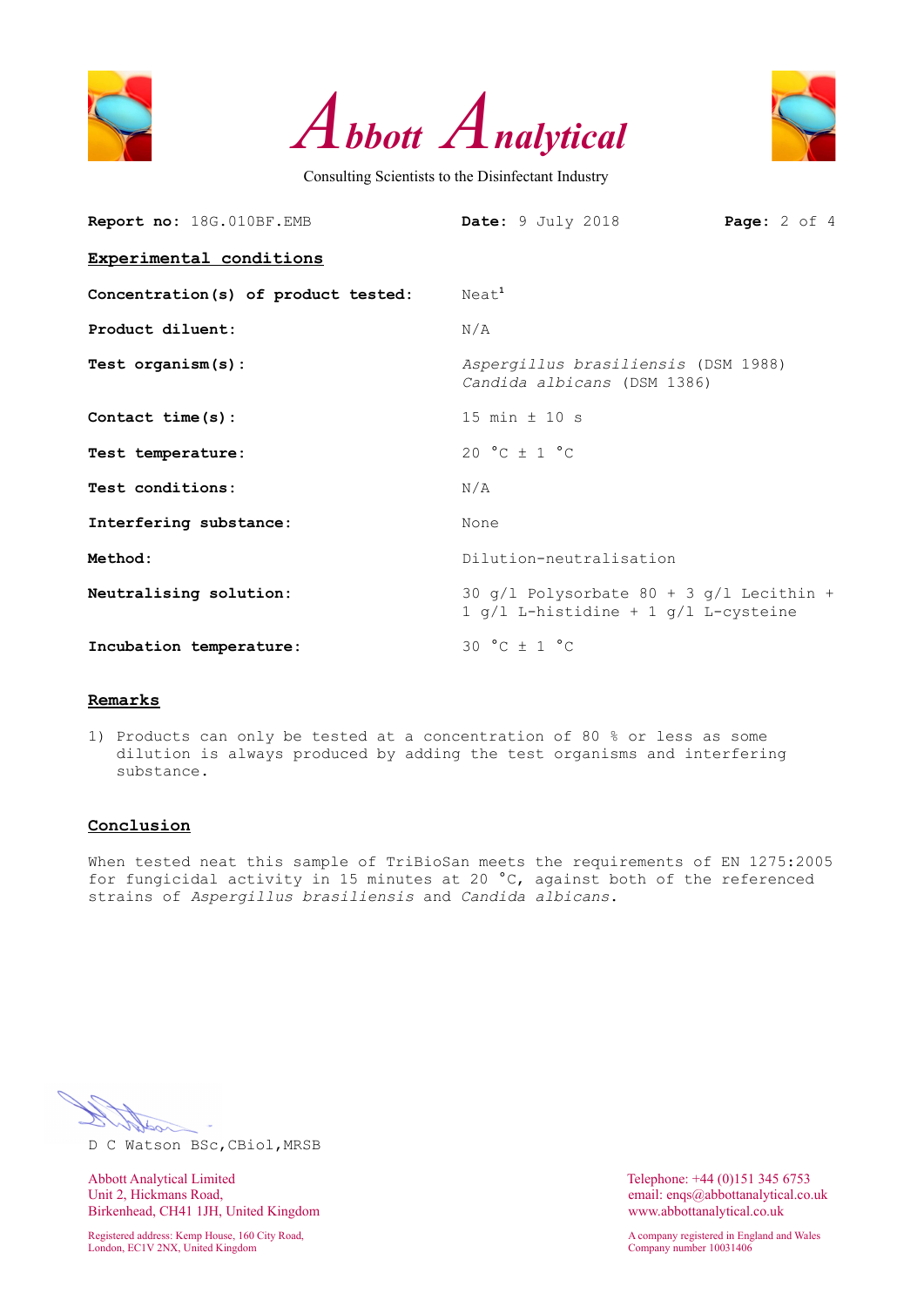





**Report no:** 18G.010BF.EMB **Date:** 9 July 2018 **Page:** 3 of 4

## **Results:** *Aspergillus brasiliensis* **(DSM 1988)**

## **Validation and controls:**

| Validation             |                                                                                  | Experimental |              |                                                                                                                                                                     |       | Neutralizer or |           |                     | Method validation $(C)$ |                                                       |       |
|------------------------|----------------------------------------------------------------------------------|--------------|--------------|---------------------------------------------------------------------------------------------------------------------------------------------------------------------|-------|----------------|-----------|---------------------|-------------------------|-------------------------------------------------------|-------|
|                        | $ {\rm suspension~}(Nv_0) $<br>conditions control $(A)$ filtration control $(B)$ |              |              |                                                                                                                                                                     |       |                |           | Product conc.: Neat |                         |                                                       |       |
| Vc1                    | 31                                                                               | $x =$        | Vc1          | 36                                                                                                                                                                  | $x =$ | Vc1            | 30        | $\nu =$             | Vc1                     | 29                                                    | $x =$ |
| Vc2                    | 33                                                                               | 32           | Vc2          | 32                                                                                                                                                                  | 34    | Vc2            | 29        | 29.5                | Vc2                     | 31                                                    | 30    |
| $30 \leq \overline{x}$ | $(Nv_0) \le 160$ ?                                                               |              |              | $\overline{\chi}$ (A) $\geq$ 0.5 x $\overline{\chi}$ (Nv <sub>o</sub> )? $\overline{\chi}$ (B) $\geq$ 0.5 x $\overline{\chi}$ (Nv <sub>o</sub> )? $\overline{\chi}$ |       |                |           |                     |                         | $(C) \ge 0.5 \times \overline{x}$ (Nv <sub>o</sub> )? |       |
| <b>X</b> ves           | $\Box$ no                                                                        |              | <b>X</b> ves | $\Box$ no                                                                                                                                                           |       | <b>X</b> ves   | $\Box$ no |                     | <b>X</b> ves            | $\Box$ no                                             |       |

| <b>Test suspension:</b> | N                   | Vc1  | Vc2 | $\bar{x}$ (wm) = 1.70 x10 <sup>7</sup> ; lg N = 7.23 |              |           |
|-------------------------|---------------------|------|-----|------------------------------------------------------|--------------|-----------|
| $(N \text{ and } N_o)$  | $10 - 5$            | >165 |     | $>165$ $N_o = N/10$ ; lg $N_o = 6.23$                |              |           |
|                         | $10 - 6$            | 18   | 16  | $6.17 \leq \log N_o \leq 6.70$ ?                     | <b>X</b> ves | $\Box$ no |
|                         | Control of weighted |      |     | $\vert$ Ouotient = N/A                               |              |           |
|                         | $mean$ counts $(N)$ |      |     | Between 5 and 15 ?                                   | $\Box$ ves   | $\Box$ no |
|                         |                     |      |     |                                                      |              |           |

| Test: | Product    | Contact | Vc1 | Vc2 | $Na =$          | $1q$ Na = | $lq R =$                         | Status |
|-------|------------|---------|-----|-----|-----------------|-----------|----------------------------------|--------|
|       | test conc. | ltime   |     |     | $(x \times 10)$ |           | $(\text{lg }N_o - \text{lg }Na)$ |        |
|       | Neat       | 15 min  |     |     | 140             |           | -4.08                            | PASS   |

حط

D C Watson BSc,CBiol,MRSB

Abbott Analytical Limited<br>
Unit 2, Hickmans Road,<br>
Unit 2, Hickmans Road,<br>
Conservation of the Maria Conservation of the Maria Conservation of the Maria Conservation of the Maria Conservation of the Maria Conservation of t Birkenhead, CH41 1JH, United Kingdom www.abbottanalytical.co.uk

Registered address: Kemp House, 160 City Road, and Males and Males and Males and Males and Males and Wales and Wales and Wales and Wales and Wales and Wales and Wales and Wales and Wales and Wales and Wales and Wales and M London, EC1V 2NX, United Kingdom Company number 10031406

email: enqs@abbottanalytical.co.uk